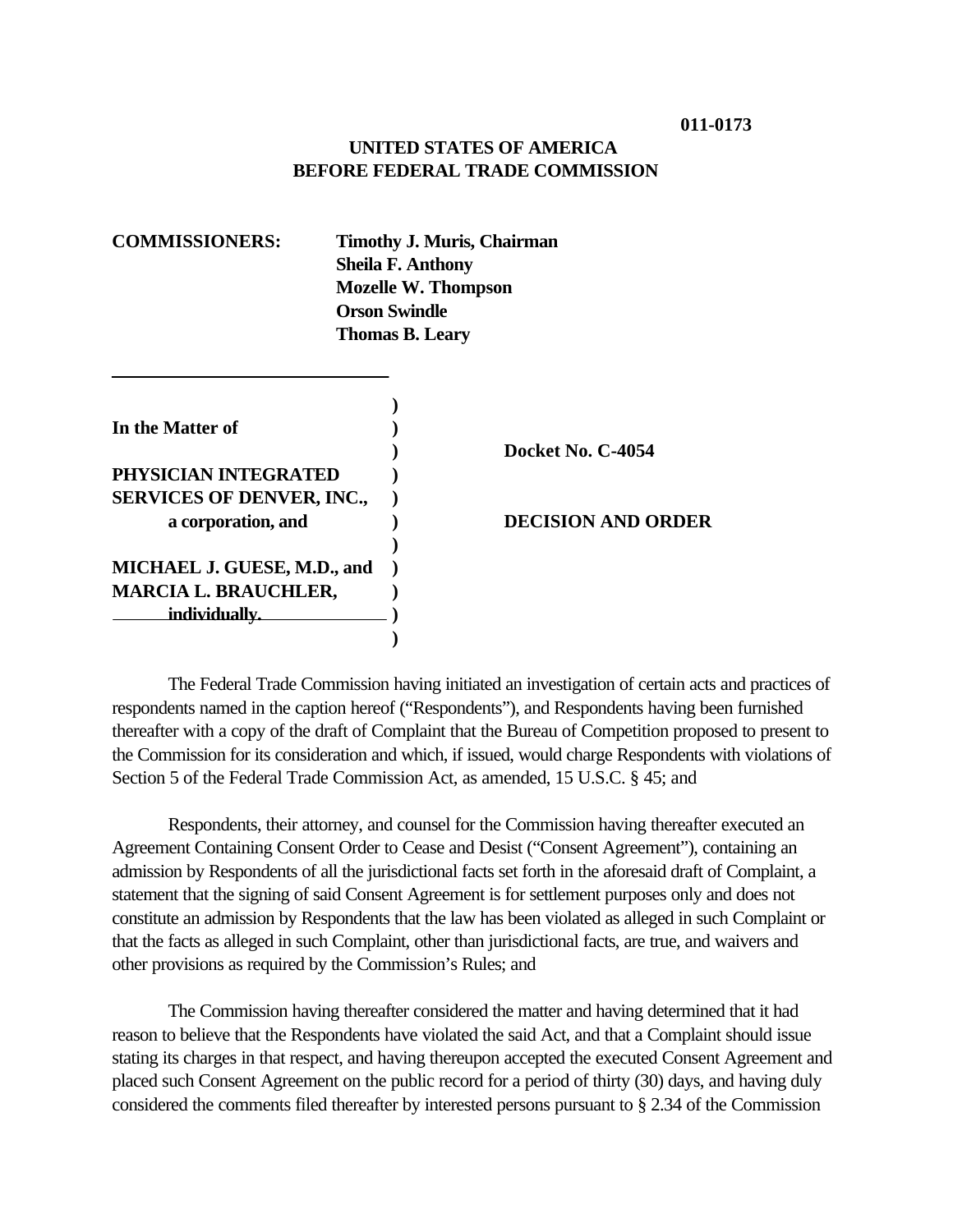Rules, now in further conformity with the procedure described in Commission Rule 2.34, 16 C.F.R. § 2.34, the Commission hereby issues its Complaint, makes the following jurisdictional findings and issues the following Order:

- 1. Respondent Physician Integrated Services of Denver, Inc. ("PISD") is a professional corporation organized, existing, and doing business under and by virtue of the laws of the State of Colorado, with its office and principal place of business located at 850 E. Harvard Street, Suite 455, Denver, CO 80210.
- 2. Respondent Marcia L. Brauchler is a consultant to PISD. Her office and principal place of business is located at P.O. Box 260661, Littleton, CO 80163-0171.
- 3. Respondent Michael J. Guese, M.D., is a physician licensed under the laws of the State of Colorado, with his office and principal place of business located at 850 E. Harvard Street, Suite 455, Denver, CO 80210.
- 4. The Federal Trade Commission has jurisdiction of the subject matter of this proceeding and of the Respondents, and the proceeding is in the public interest.

#### **I.**

**IT IS ORDERED** that, as used in this Order, the following definitions shall apply:

- A. "Respondent PISD" means Physician Integrated Services of Denver, Inc., its officers, directors, employees, agents, representatives, successors, and assigns; and the subsidiaries, divisions, groups, and affiliates controlled by Physician Integrated Services of Denver, Inc., and the respective officers, directors, employees, agents, representatives, successors, and assigns of each.
- B. "Respondent Brauchler" means Marcia L. Brauchler.
- C. "Respondent Guese" means Michael J. Guese, M.D.
- D. "Respondents" means Respondent PISD, Respondent Brauchler, and Respondent Guese.
- E. "Medical group practice" means a bona fide, integrated firm in which physicians practice medicine together as partners, shareholders, owners, members, or employees, or in which only one physician practices medicine.
- F. "Participate" in an entity means (1) to be a partner, shareholder, owner, member, or employee of such entity, or (2) to provide services, agree to provide services, or offer to provide services, to a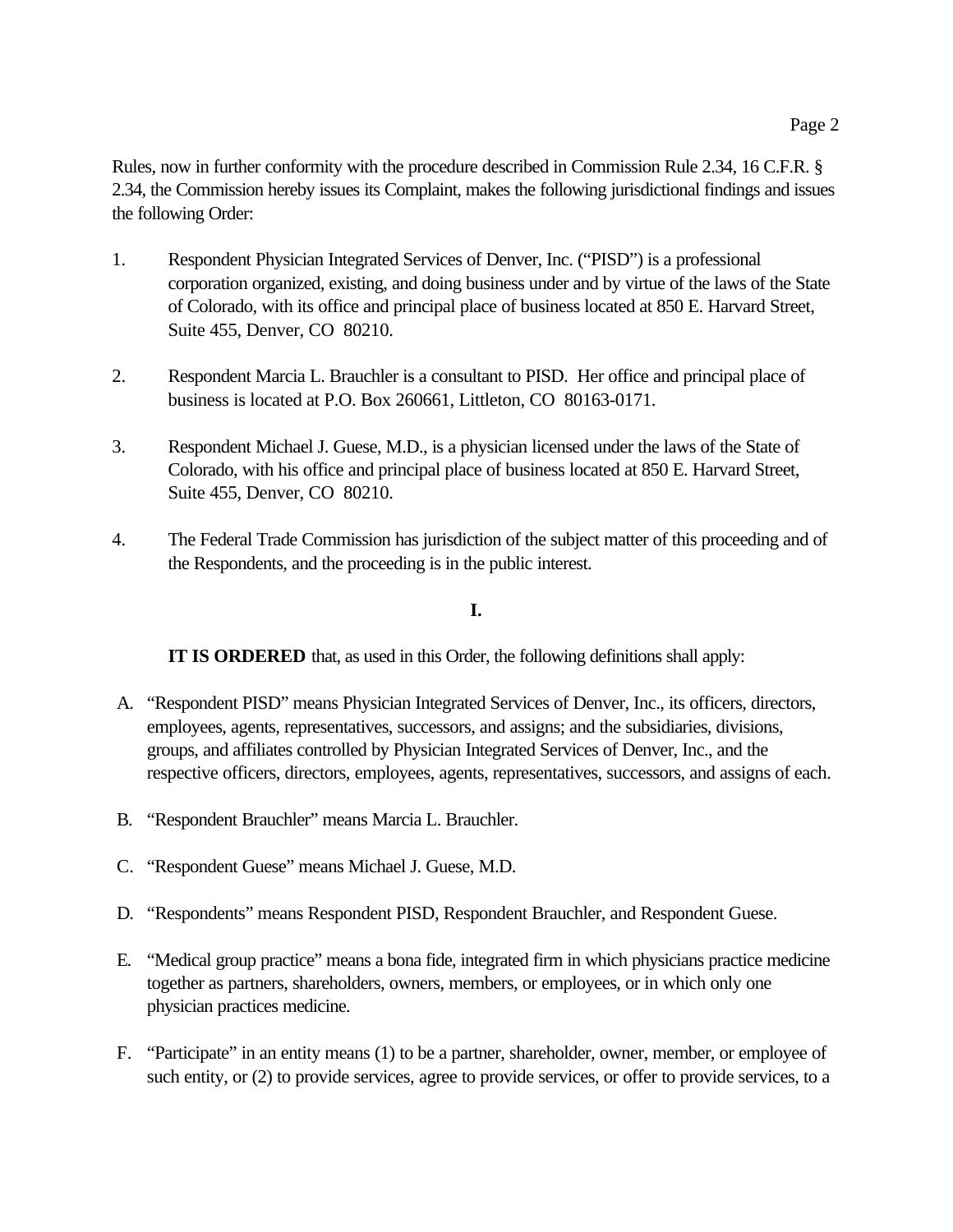payor through such entity. (This definition also applies to all tenses and forms of the word "participate," including, but not limited to, "participating," "participated," and "participation.")

- G. "Payor" means any person that pays, or arranges for payment, for all or any part of any physician services for itself or for any other person.
- H. "Person" means both natural persons and artificial persons, including, but not limited to, corporations, unincorporated entities, and governments.
- I. "Physician" means a doctor of allopathic medicine ("M.D.") or a doctor of osteopathic medicine ("D.O.").
- J. "Preexisting Contract" means a contract that was in effect prior to the receipt, by all payors that are parties to such contract, of notice sent by Respondent PISD pursuant to Paragraph IV.B. of this Order, of each such payor's right to terminate such contract.
- K. "Principal Address" means either (1) primary business address, if there is a business address, or (2) primary residential address, if there is no business address.
- L. "Qualified clinically-integrated joint arrangement" means an arrangement to provide physician services in which:
	- 1. all physicians who participate in the arrangement participate in active and ongoing programs of the arrangement to evaluate and modify the practice patterns of, and create a high degree of interdependence and cooperation among, the physicians who participate in the arrangement, in order to control costs and ensure the quality of services provided through the arrangement; and
	- 2. any agreement concerning reimbursement or other terms or conditions of dealing entered into by or within the arrangement is reasonably necessary to obtain significant efficiencies through the joint arrangement.
- M. "Qualified risk-sharing joint arrangement" means an arrangement to provide physician services in which:
	- 1. all physicians who participate in the arrangement share substantial financial risk through their participation in the arrangement and thereby create incentives for the physicians who participate to jointly control costs and improve quality by managing the provision of physician services, such as risk-sharing involving:
		- a. the provision of physician services to payors at a capitated rate,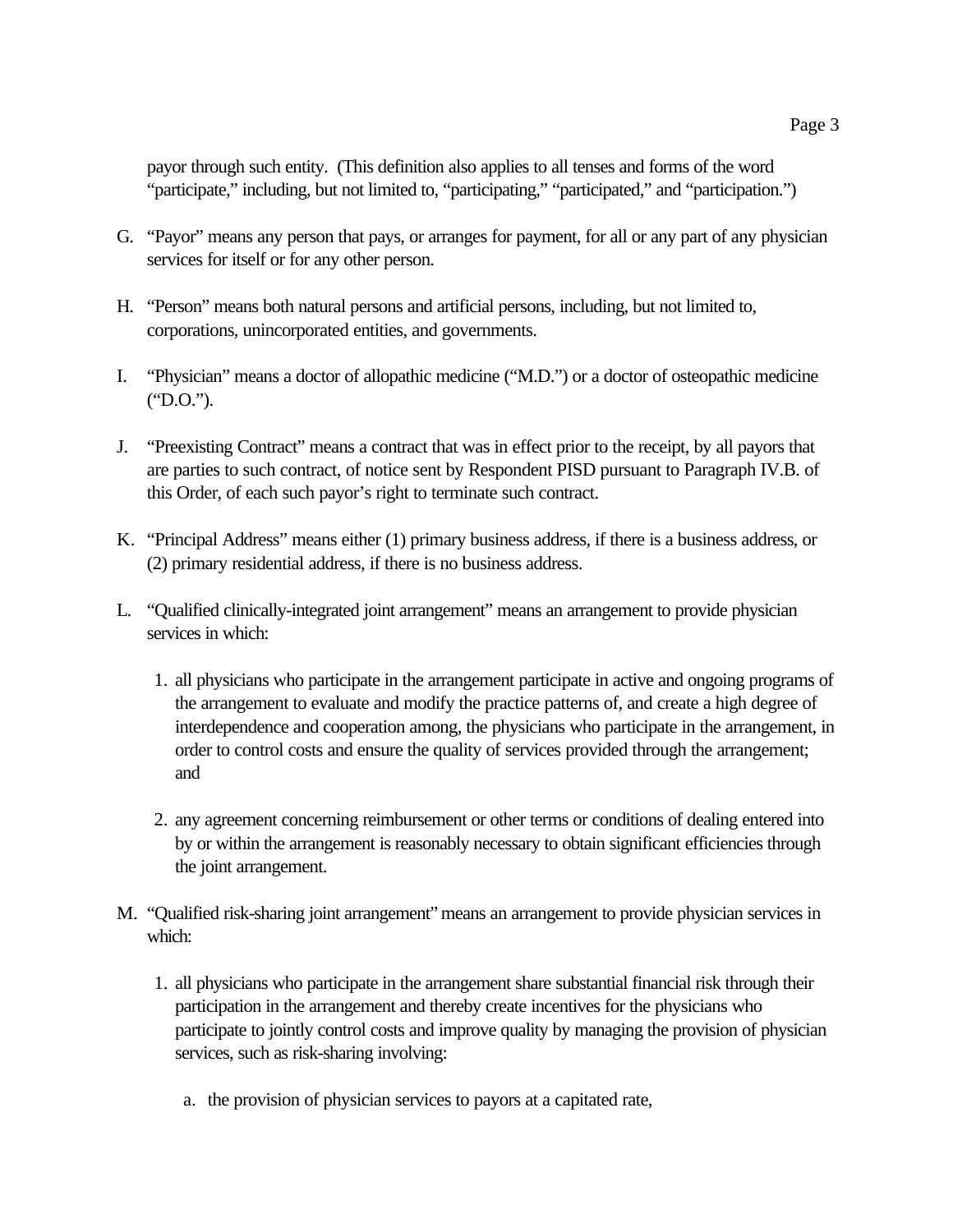- b. the provision of physician services for a predetermined percentage of premium or revenue from payors,
- c. the use of significant financial incentives (*e.g.*, substantial withholds) for physicians who participate to achieve, as a group, specified cost-containment goals, or
- d. the provision of a complex or extended course of treatment that requires the substantial coordination of care by physicians in different specialties offering a complementary mix of services, for a fixed, predetermined payment, where the costs of that course of treatment for any individual patient can vary greatly due to the individual patient's condition, the choice, complexity, or length of treatment, or other factors; and
- 2. any agreement concerning reimbursement or other terms or conditions of dealing entered into by or within the arrangement is reasonably necessary to obtain significant efficiencies through the joint arrangement.

#### **II.**

**IT IS FURTHER ORDERED** that Respondents, directly or indirectly, or through any corporate or other device, in connection with the provision of physician services in or affecting commerce, as "commerce" is defined in Section 4 of the Federal Trade Commission Act, 15 U.S.C. § 44, cease and desist from:

- A. Entering into, adhering to, participating in, maintaining, organizing, implementing, enforcing, or otherwise facilitating any combination, conspiracy, agreement, or understanding between or among any physicians:
	- 1. To negotiate on behalf of any physician with any payor,
	- 2. To deal, refuse to deal, or threaten to refuse to deal with any payor,
	- 3. Regarding any term, condition, or requirement upon which any physician deals, or is willing to deal, with any payor, including, but not limited to, price terms, or
	- 4. Not to deal individually with any payor, or not to deal with any payor through any arrangement other than Respondent PISD;
- B. Exchanging or facilitating in any manner the exchange or transfer of information among physicians concerning any physician's willingness to deal with a payor, or the terms or conditions, including price terms, on which the physician is willing to deal;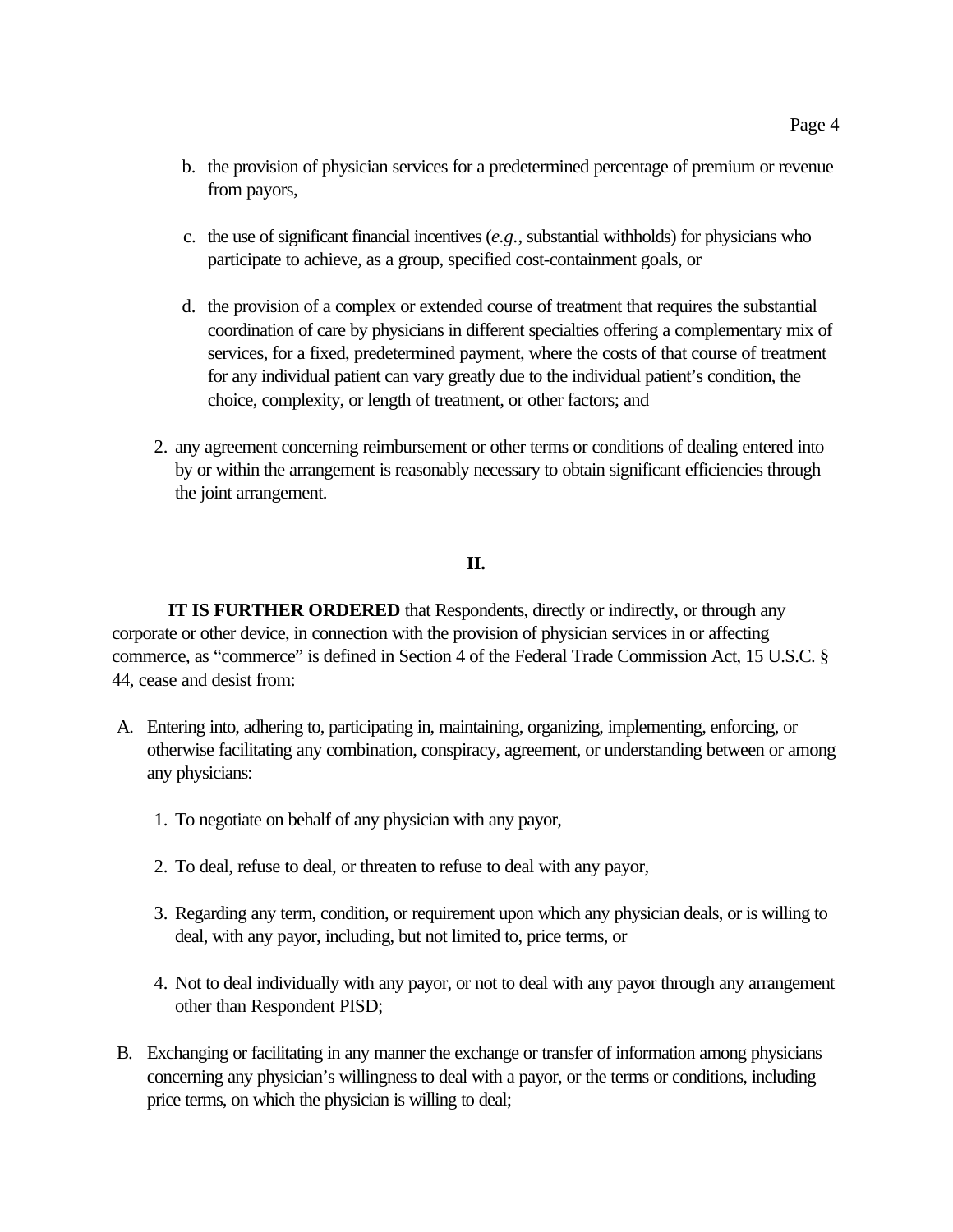- C. Attempting to engage in any action prohibited by Paragraph II.A. or II.B., above; and
- D. Encouraging, suggesting, advising, pressuring, inducing, or attempting to induce any person to engage in any action that would be prohibited by Paragraphs II.A. through II.C. above.

**PROVIDED, HOWEVER,** that nothing in this Paragraph II. shall prohibit any agreement involving or conduct by:

- (i) Respondent Brauchler that is reasonably necessary to form, participate in, or take any action in furtherance of a qualified risk-sharing joint arrangement or qualified clinically-integrated joint arrangement, or that solely involves physicians in the same medical group practice;
- (ii) Respondent Guese that is reasonably necessary to form, participate in, or take any action in furtherance of a qualified risk-sharing joint arrangement or qualified clinically-integrated joint arrangement through which he provides physician services, or that solely involves physicians in Respondent Guese's own medical group practice; or
- (iii) Respondent PISD that is reasonably necessary to form, participate in, or take any action in furtherance of a qualified risk-sharing joint arrangement or qualified clinically-integrated joint arrangement, so long as the arrangement does not restrict the ability, or facilitate the refusal, of physicians who participate in it to deal with payors on an individual basis or through any other arrangement.

## **III.**

**IT IS FURTHER ORDERED** that Respondent Brauchler, for a period of three (3) years from the date that this order is issued, directly or indirectly, or through any corporate or other device, in connection with the provision of physician services in or affecting commerce, as "commerce" is defined in Section 4 of the Federal Trade Commission Act, 15 U.S.C. § 44, cease and desist from:

- A. Negotiating with any payor on behalf of any physician who participates, or has participated, in Respondent PISD, notwithstanding whether such conduct also violates Paragraph II of this Order; and
- B. Advising any physician who participates, or has participated, in Respondent PISD to accept or reject any term, condition, or requirement of dealing with any payor, notwithstanding whether such conduct also violates Paragraph II of this Order.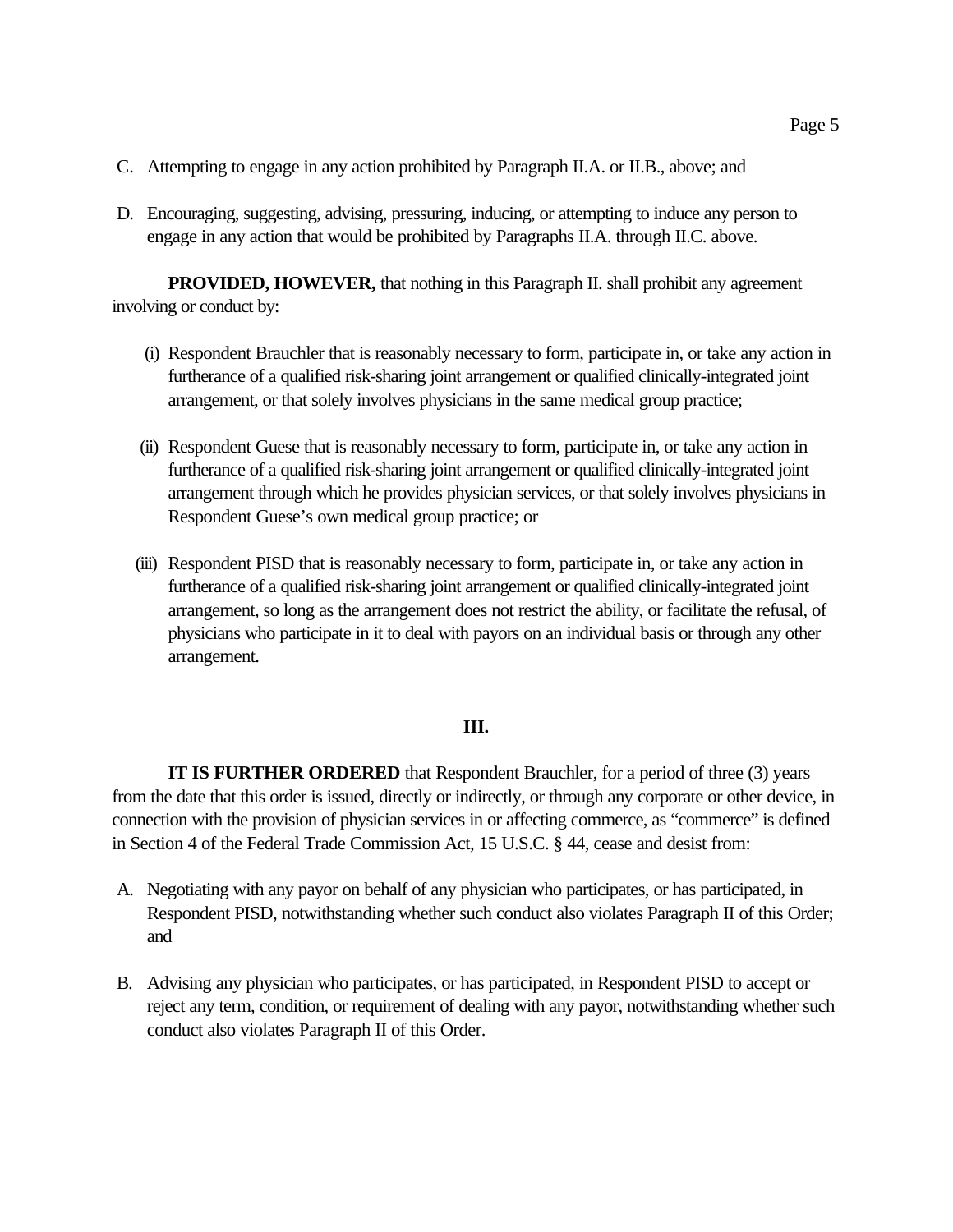## **IV.**

## **IT IS FURTHER ORDERED** that Respondent PISD shall:

- A. Within thirty (30) days after the date on which this Order is issued, send by first-class mail a copy of this Order and the Complaint to:
	- 1. each physician who participates, or has participated, in Respondent PISD, and
	- 2. each officer, director, manager, and employee of Respondent PISD;
- B. Within thirty (30) days after the date on which this Order is issued, send copies of this Order, the Complaint, and the notice specified in Appendix B to this Order, by first class mail return receipt requested, to the chief executive officer of each payor that is listed in Appendix A or that contracts with Respondent PISD for the provision of physician services;
- C. Terminate, without penalty or charge, any Preexisting Contract with any payor for the provision of physician services, upon receipt by Respondent PISD of a written request to terminate such contract from any payor that is a party to the contract or that pays for physician services provided through the contract;
- D. For a period of three (3) years after the date this Order is issued:
	- 1. Distribute by first-class mail a copy of this Order and the Complaint to:
		- a. each physician who begins participating in Respondent PISD, and who did not previously receive a copy of this Order and the Complaint from Respondent PISD, within thirty (30) days of the time that such participation begins,
		- b. each payor that contracts with Respondent PISD for the provision of physician services, and that did not previously receive a copy of this Order and the Complaint from Respondent PISD, within thirty (30) days of the time that such payor enters into such contract, and
		- c. each person who becomes an officer, director, manager, or employee of Respondent PISD, and who did not previously receive a copy of this Order and the Complaint from Respondent PISD, within thirty (30) days of the time that he or she assumes such responsibility with Respondent PISD; and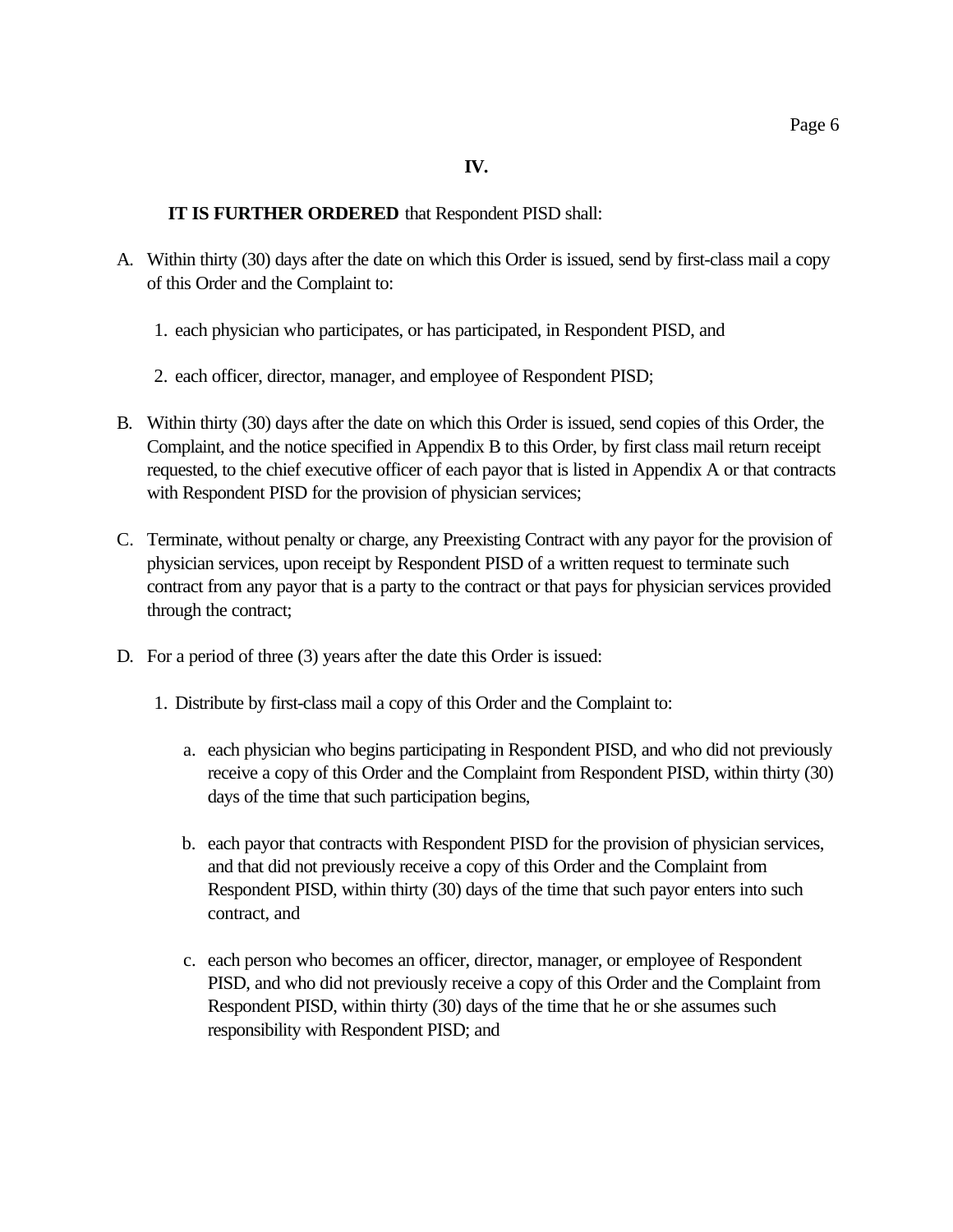- 2. Annually publish in an official annual report or newsletter sent to all physicians who participate in Respondent PISD, a copy of this Order and the Complaint with such prominence as is given to regularly featured articles;
- E. Notify the Commission at least thirty (30) days prior to any proposed change in Respondent PISD, such as dissolution, assignment, sale resulting in the emergence of a successor corporation, the creation or dissolution of subsidiaries, or any other change in Respondent PISD that may affect compliance obligations arising out of this Order; and
- F. File verified written reports within sixty (60) days after the date this Order is issued, annually thereafter for three (3) years on the anniversary of the date this Order is issued, and at such other times as the Commission may by written notice require, setting forth:
	- 1. in detail, the manner and form in which Respondent PISD has complied and is complying with this Order, including, but not limited to, (a) information sufficient to describe, for each qualified risk-sharing arrangement established or operated by Respondent PISD, the manner in which the physicians who participate in such arrangement share financial risk, and (b) information sufficient to describe, for each qualified clinically-integrated joint arrangement established or operated by Respondent PISD, the manner in which the physicians who participate in such arrangement have integrated their practices, and
	- 2. the name, address, and telephone number of each payor with which Respondent PISD has had any contact.

## **V.**

**IT IS FURTHER ORDERED** that Respondent Brauchler shall:

- A. For a period of three (3) years after the date this Order is issued, distribute by first-class mail a copy of this Order and the Complaint to:
	- 1. all physician groups, other than any medical group practice, that Respondent Brauchler represents for the purpose of contracting, or seeking to contract, with payors for the provision of physician services, or that Respondent Brauchler advises with regard to their dealings with payors in connection with the provision of physician services, within (30) days of the time that Respondent Brauchler begins providing such representation or advice, unless such physician group previously received a copy of this Order and the Complaint from Respondent PISD or Respondent Brauchler, and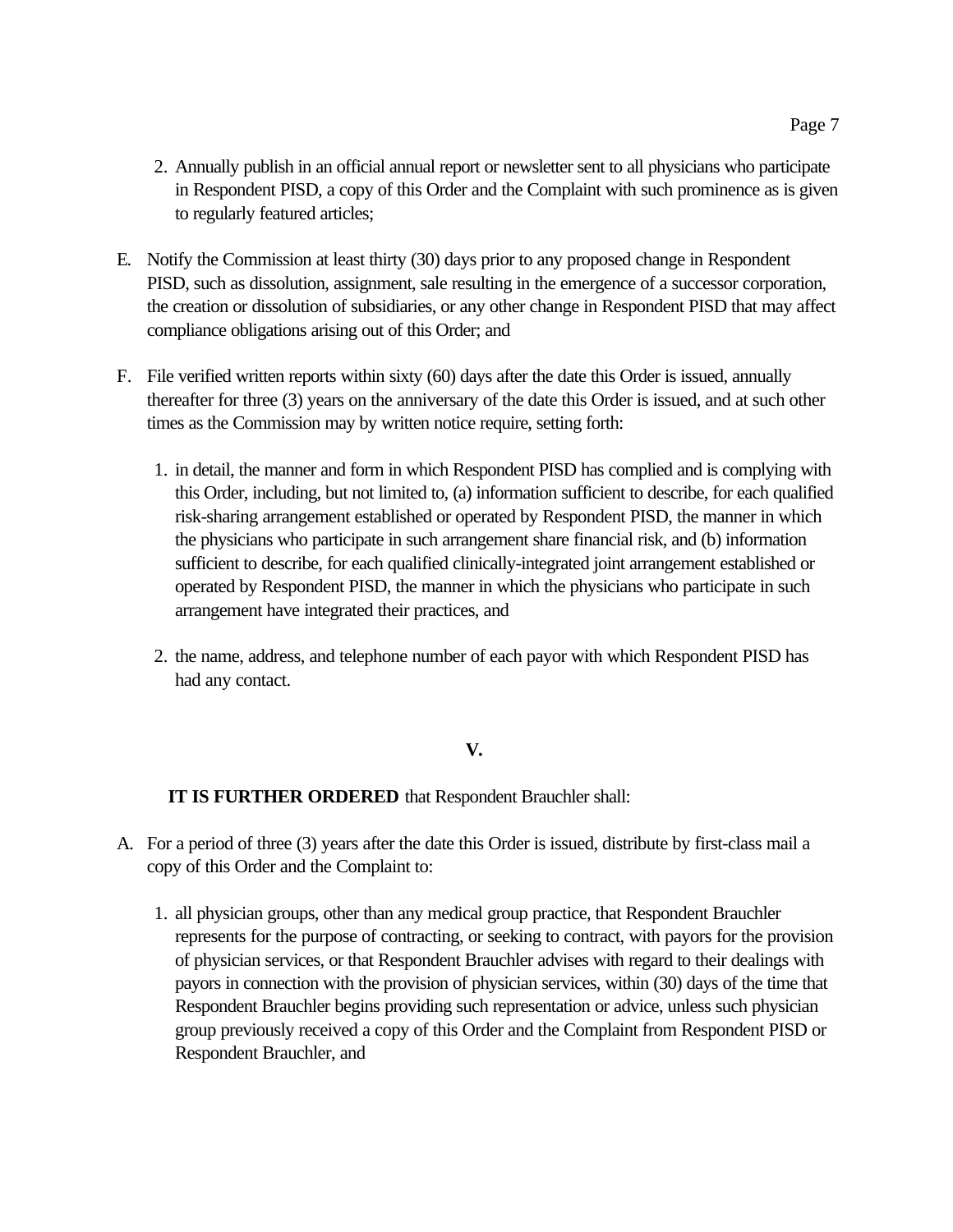- 2. each payor with which Respondent Brauchler deals, or has dealt, for the purpose of contracting, or seeking to contract, while representing any physician or any group of physicians, or while advising any physician or group of physicians with regard to their dealings regarding contracting with such payor for the provision of physician services, within thirty (30) days of such dealing, unless such payor previously received a copy of this Order and the Complaint from Respondent PISD or Respondent Brauchler; and
- B. File verified written reports within sixty (60) days after the date this Order is issued, annually thereafter for three (3) years on the anniversary of the date this Order is issued, and at such other times as the Commission may by written notice require, setting forth:
	- 1. in detail, the manner and form in which Respondent Brauchler has complied and is complying with this Order,
	- 2. the name, address, and telephone number of each physician or group of physicians that Respondent Brauchler has represented or advised with respect to their dealings with any payor in connection with the provision of physician services, and
	- 3. the name, address, and telephone number of each payor with which Respondent Brauchler has dealt while representing any physician or any group of physicians in connection with the provision of physician services.

#### **VI.**

**IT IS FURTHER ORDERED** that Respondent Guese shall file verified written reports within sixty (60) days after the date this Order is issued, annually thereafter for three (3) years on the anniversary of the date this Order is issued, and at such other times as the Commission may by written notice require, setting forth:

- A. in detail, the manner and form in which Respondent Guese has complied and is complying with this Order, including, but not limited to, any information necessary to demonstrate such compliance;
- B. the name, address, and telephone number of each group of physicians, including any medical group practice, in which Respondent Guese has participated;
- C. the name, address, and telephone number of each person, who is not a member or employee of Respondent Guese's medical group practice, that has represented or advised Respondent Guese with respect to contracting with any payor for the provision of physician services;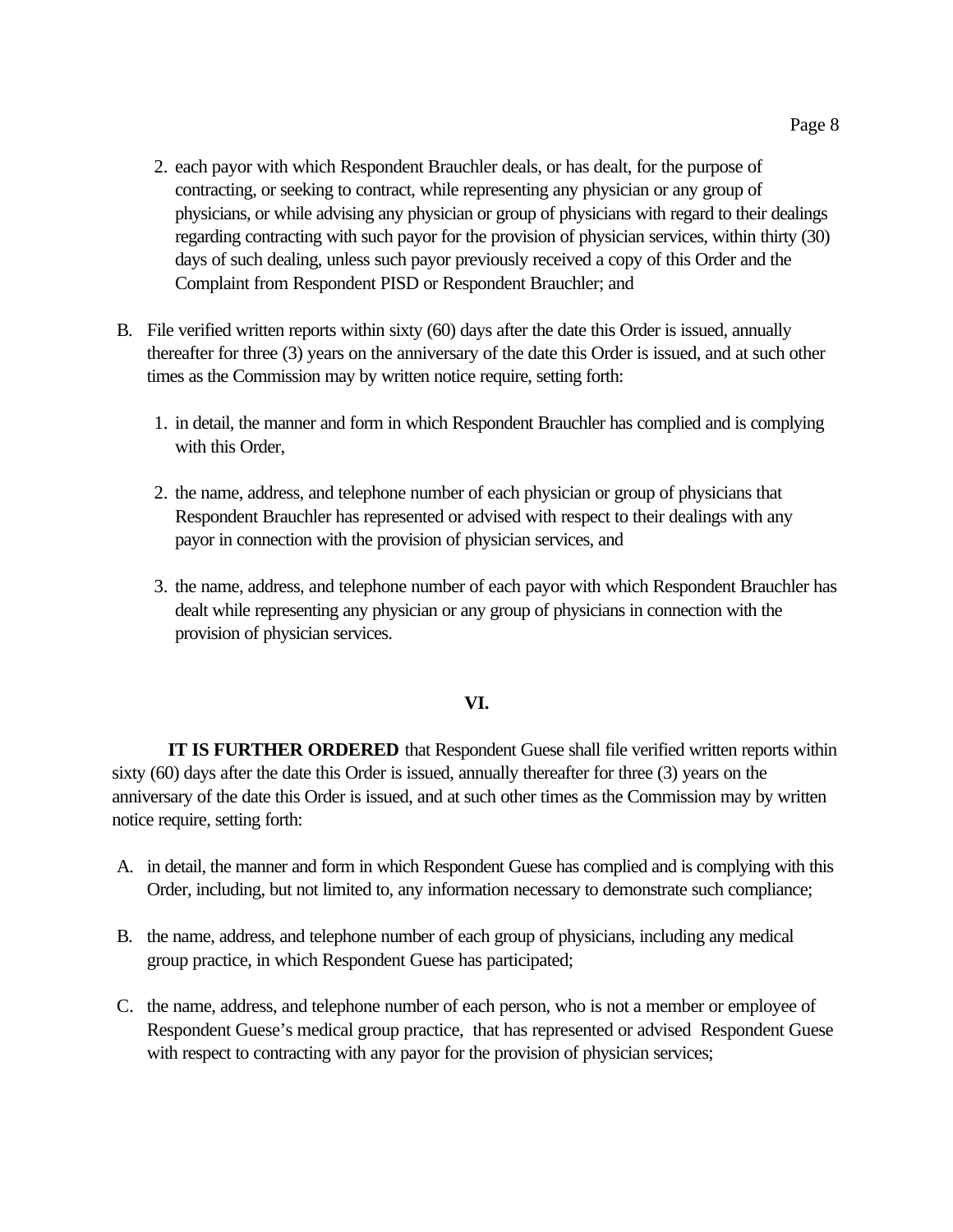- D. the name, address, and telephone number of each payor, other than individual patients, that has communicated with Respondent Guese for the purpose of contracting, or seeking to contract, for physician services; and
- E. the name, address, and telephone number of each payor, other than individual patients, with which Respondent Guese has entered into a written agreement for the provision of physician services, and the nature of such agreement.

#### **VII.**

**IT IS FURTHER ORDERED** that each Respondent shall notify the Commission of any change in its Principal Address within twenty (20) days of such change in address.

## **VIII.**

**IT IS FURTHER ORDERED** that, for the purpose of determining or securing compliance with this Order, Respondents shall permit any duly authorized representative of the Commission:

- A. Access, during office hours and in the presence of counsel, to inspect and copy all books, ledgers, accounts, correspondence, memoranda, calendars, and other records and documents in their possession, or under their control, relating to any matter contained in this Order;
- B. Upon five (5) days' notice to Respondent PISD, and in the presence of counsel, and without restraint or interference from it, to interview officers, directors, or employees of Respondent PISD; and
- C. Upon five (5) days' notice to Respondent Brauchler or to Respondent Guese, and in the presence of counsel, and without restraint or interference from such Respondent, to interview such Respondent or the employees of such Respondent.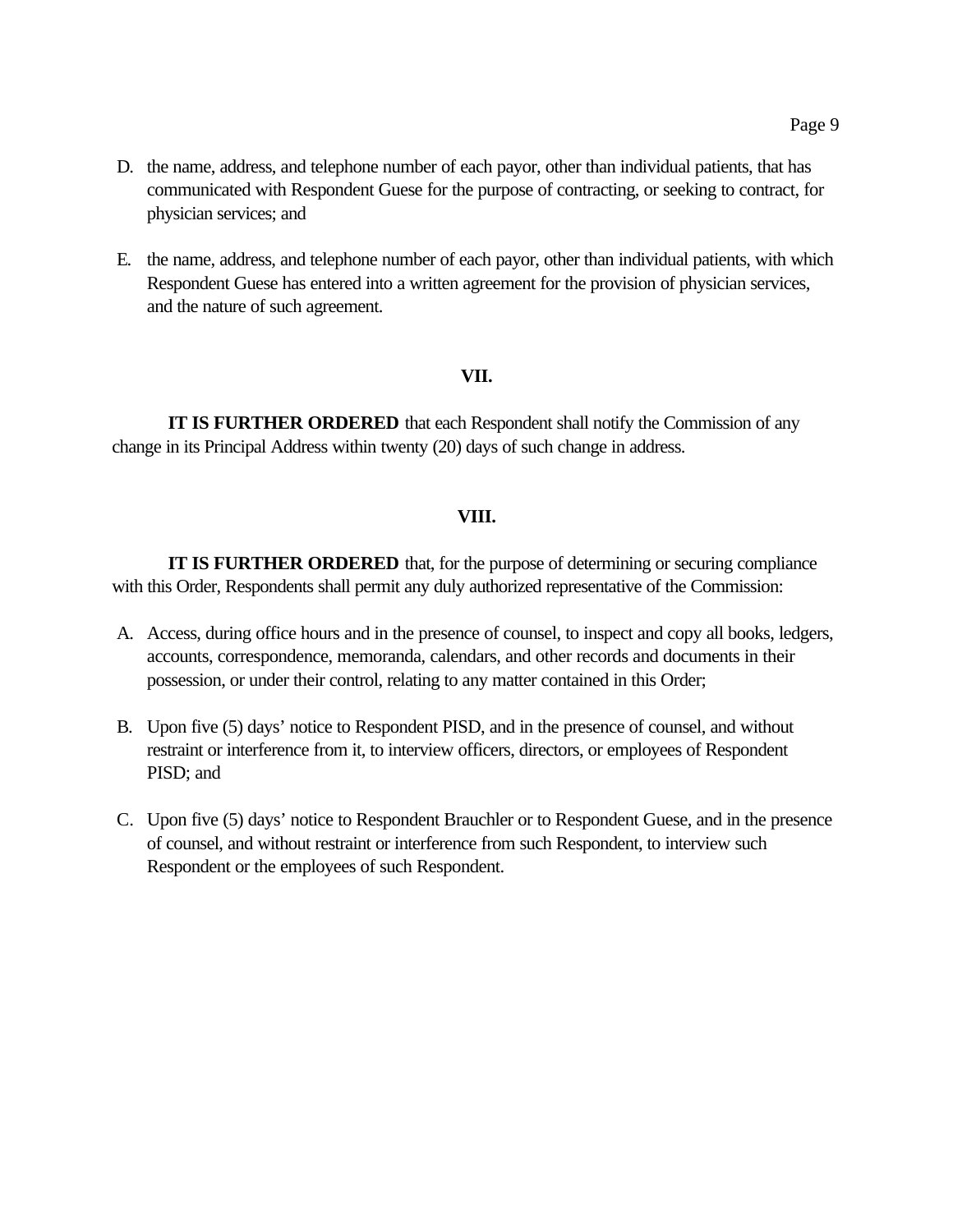**IX.**

**IT IS FURTHER ORDERED** that this Order shall terminate on July 16, 2022.

By the Commission.

Donald S. Clark Secretary

ISSUED: July 16, 2002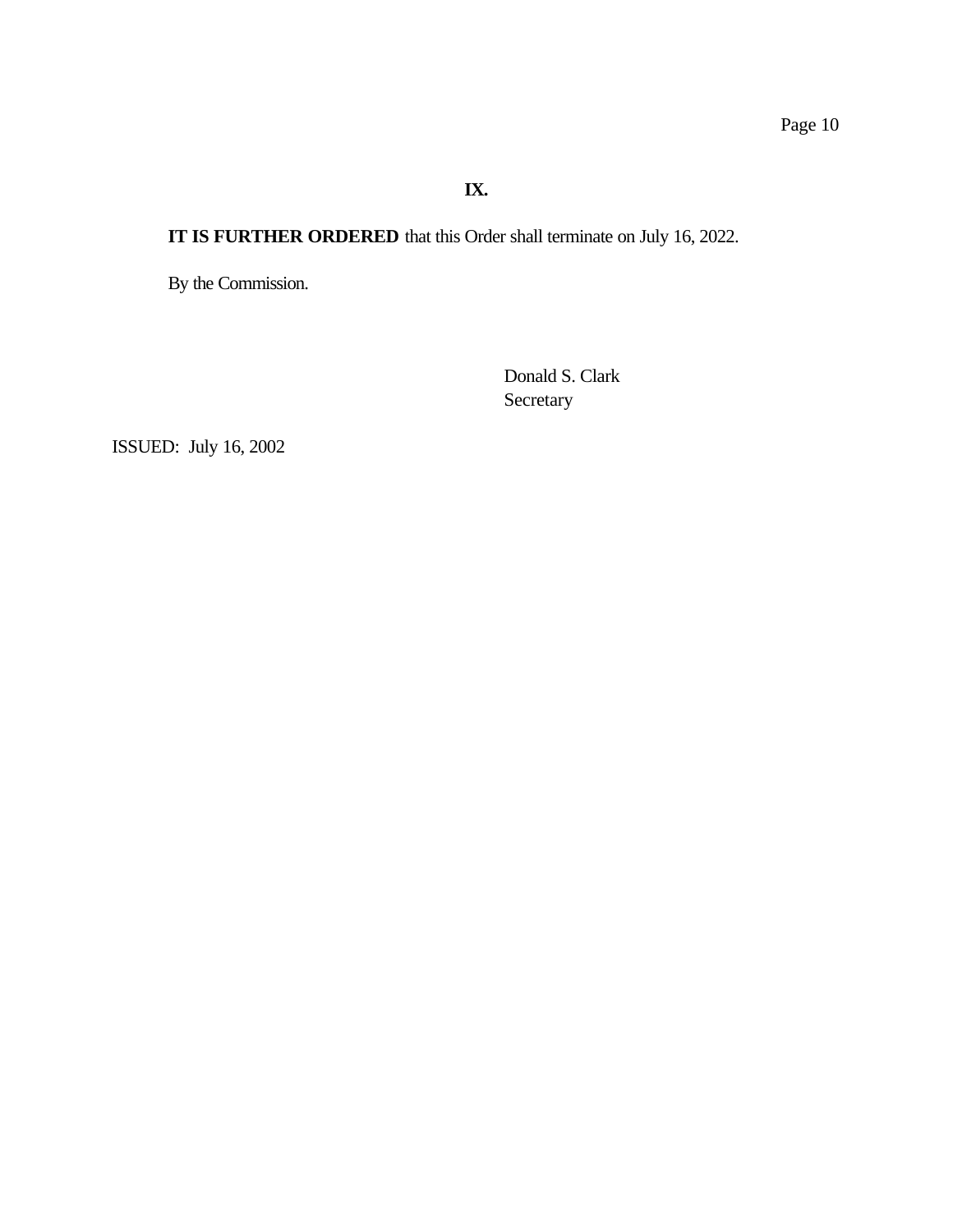# **Appendix A**

Aetna US Healthcare of Colorado Anthem Blue Cross Blue Shield CIGNA HealthCare of Colorado Humana Health Plan Mountain Medical Affiliates, Inc. OneHealth Plan PacifiCare of Colorado Patient Choice Healthcare of Colorado United Health Care of Colorado